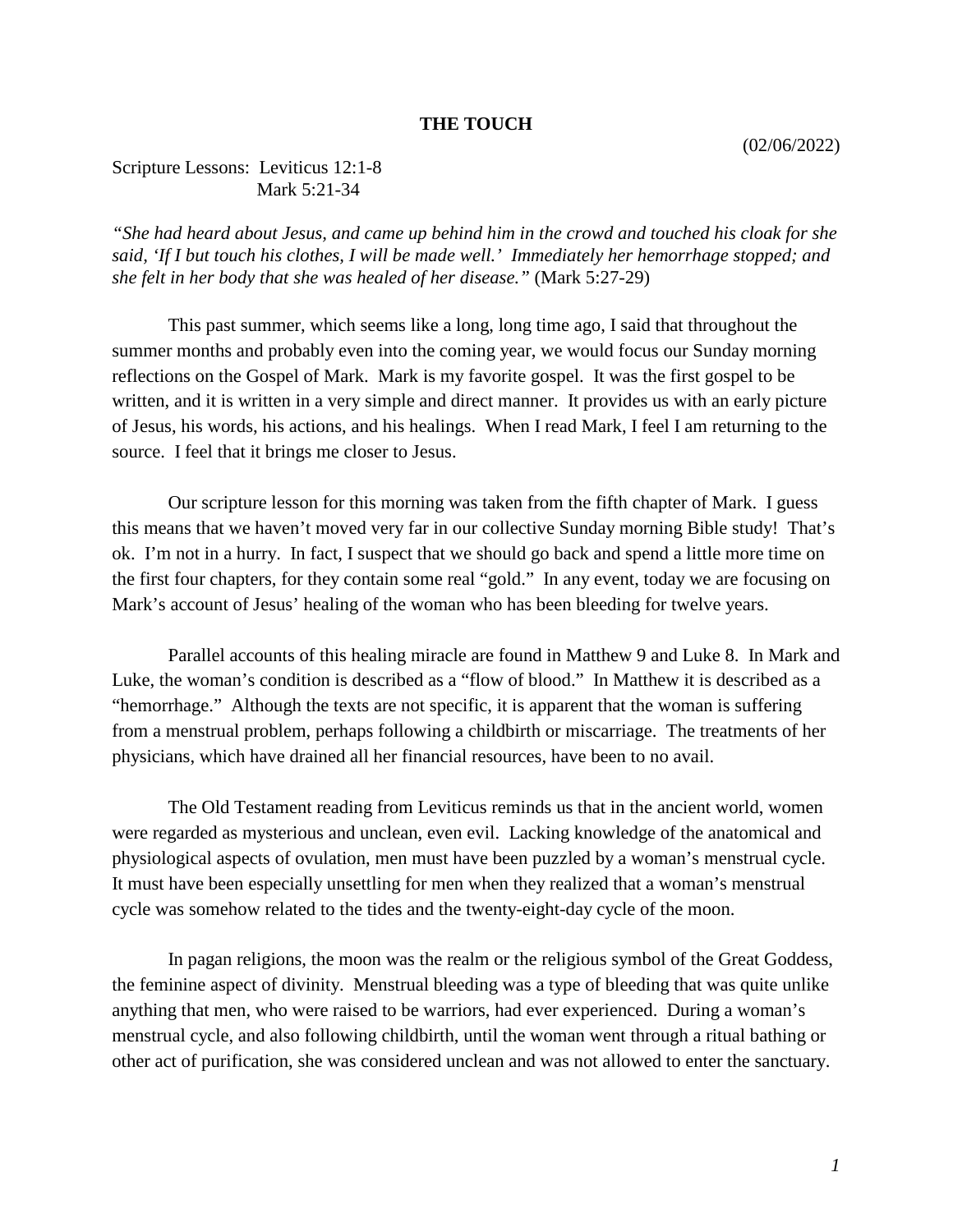For hundreds of thousands of years, people have experienced and worshipped divinity in nature. Even in ancient times they realized that some divine spirit was responsible for the creation of life. They felt awe in the presence of the mysterious force that pushed the little blade of grass out of the ground, that shaped the mighty oak, and that found expression in the cycles of the seasons. They experienced the workings of this divine spirit in the starry night, in the lightgiving sun and moon, in the fructifying rain and the earth that received it. All life was alive with divinity and mystery! It was natural that people in ancient times should have experienced this divine force as feminine, for it gave birth to life and nourished life, two natural functions of human women.

As human consciousness evolved, the ancient Israelites and other people around the world began to experience God in new ways. In addition to the experience of God as feminine, as the Great Goddess, people began to experience God as masculine. This masculine experience of God was different from what had previously been experienced. It gave rise to an evolution in human consciousness, to linear thinking, to a structured moral code. Without this discovery of the masculine face of God and the masculine dimension of consciousness in both men and women, it is doubtful whether human consciousness would have continued to evolve.

In some countries, this masculine experience of God co-existed with the feminine experience of God, taking the form of gods and goddesses. This was the case, for example, with Zeus and Hera in Greece, with Osiris and Isis in Egypt, and in India where all the masculine gods of Hinduism have female consorts. In China, the circular Tao, the creative spirit of the universe, found differentiation in two forms: the yin, which was feminine, and the yang, which was masculine. They were, as Lao Tzu put it, "not two, not one."

In other parts of the world, this masculine experience of God supplanted the feminine experience. This is what happened in ancient Israel. Yahweh, the God of Israel, was experienced and described as a jealous god, a god who could not coexist with a feminine counterpart; hence the worship of nature and the feminine principle of the universe were forbidden. This led to the persecution of those labeled as pagans, for the word "pagan" simply refers to someone who experiences God in nature.

As you know, I do not regard the Bible as the inerrant word of God. I believe the Bible is one among many records of people's experiences of God. To be sure, it is a very special record for us as Christians because it tells us how people experienced the God who we believe became incarnate in Jesus of Nazareth. I confess I am not as interested in the Old Testament God as I am in the God of Jesus, the God whom Jesus knew intimately, the God who became flesh in Jesus, for I am not sure the two are the same. I have the feeling that Jesus was the incarnation of a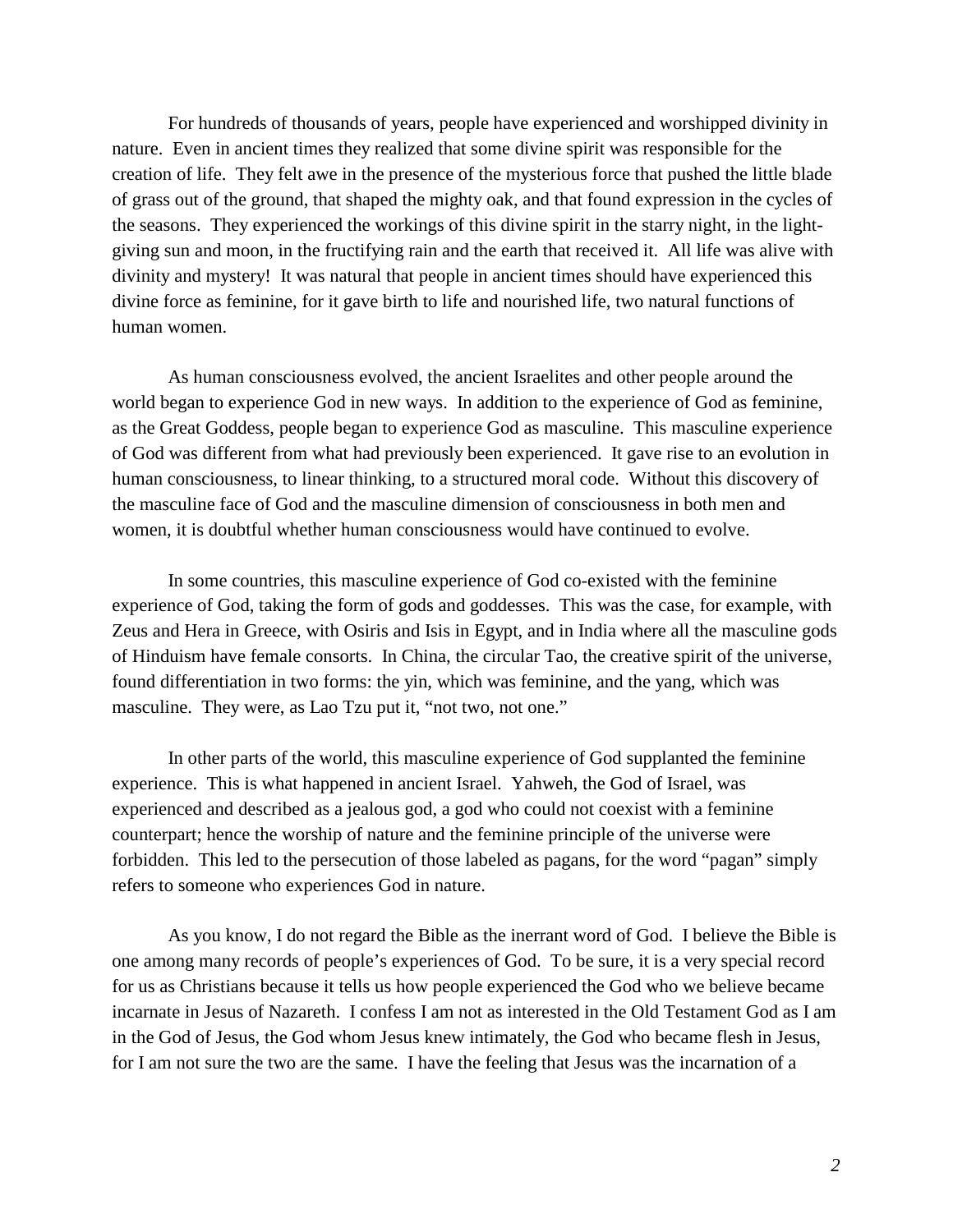deeper and a more profound level of spirituality than the tribal warrior God of the ancient Israelites.

Regarding the experience of God in ancient Israel, we read in Leviticus that God said to Moses,

> *Say to the people of Israel, "If a woman conceives, and bears a male child, then she shall be unclean for seven days; as at the time of her menstruation, she shall be unclean. . . Then she shall continue for thirty-three days in the blood of her purifying; she shall not touch any hallowed thing, nor come into the sanctuary, until the days of her purifying are completed. But if she bears a female child, then she shall be unclean for two weeks, as in her menstruation, and she shall continue in the blood of her purifying for sixty-six days."*

According to what was revealed to Moses, the God of Israel dictates that a woman who gives birth is unclean. Here we have a prime example of how religion can take a perfectly beautiful experience and screw it up! (As if we needed more examples!) We also note that a woman is *twice as unclean* if she gives birth to a little girl than if she gives birth to a little boy! Some feminists would probably regard this as sexist, and I'm afraid I would have to agree with them. Perhaps you can understand why I do not regard the Bible as the inerrant word of God.

This passage of scripture tells us how people experienced God three to four thousand years ago in a specific culture. I don't have a problem with recognizing how the ancient Israelites experienced God, since I can understand how mysterious a woman's menstrual cycle must have been to primitive men. But the designation of woman as inferior and unclean is different from my experience of God, from my experience of women, and from what I believe Jesus would teach us about women and about the feminine side of men in twenty-first century America. I don't mean this as a criticism; all I am saying is that Moses' experience of God was shaped by his culture, by his historical context, as is mine.

From the record of scripture, it appears that Jesus did not devalue women. I believe that Jesus incarnated such a deeper dimension of God that the people of his time regarded him and his teaching as counter-cultural and even dangerous. I don't think we can fully grasp how radical an act it was for Jesus to allow himself to be touched by a menstruating woman. This valuing of women, of women's bodies, and women's mysteries was a revolutionary stance! Our gospel lesson gives us an important insight into the kind of person that Jesus was. We need to bear this in mind in our continuing quest to find the God that was incarnated in Jesus, and to affirm and protect women's rights, especially their reproductive rights in our time, in our country, and around the world (e.g., in Afghanistan under Taliban rule).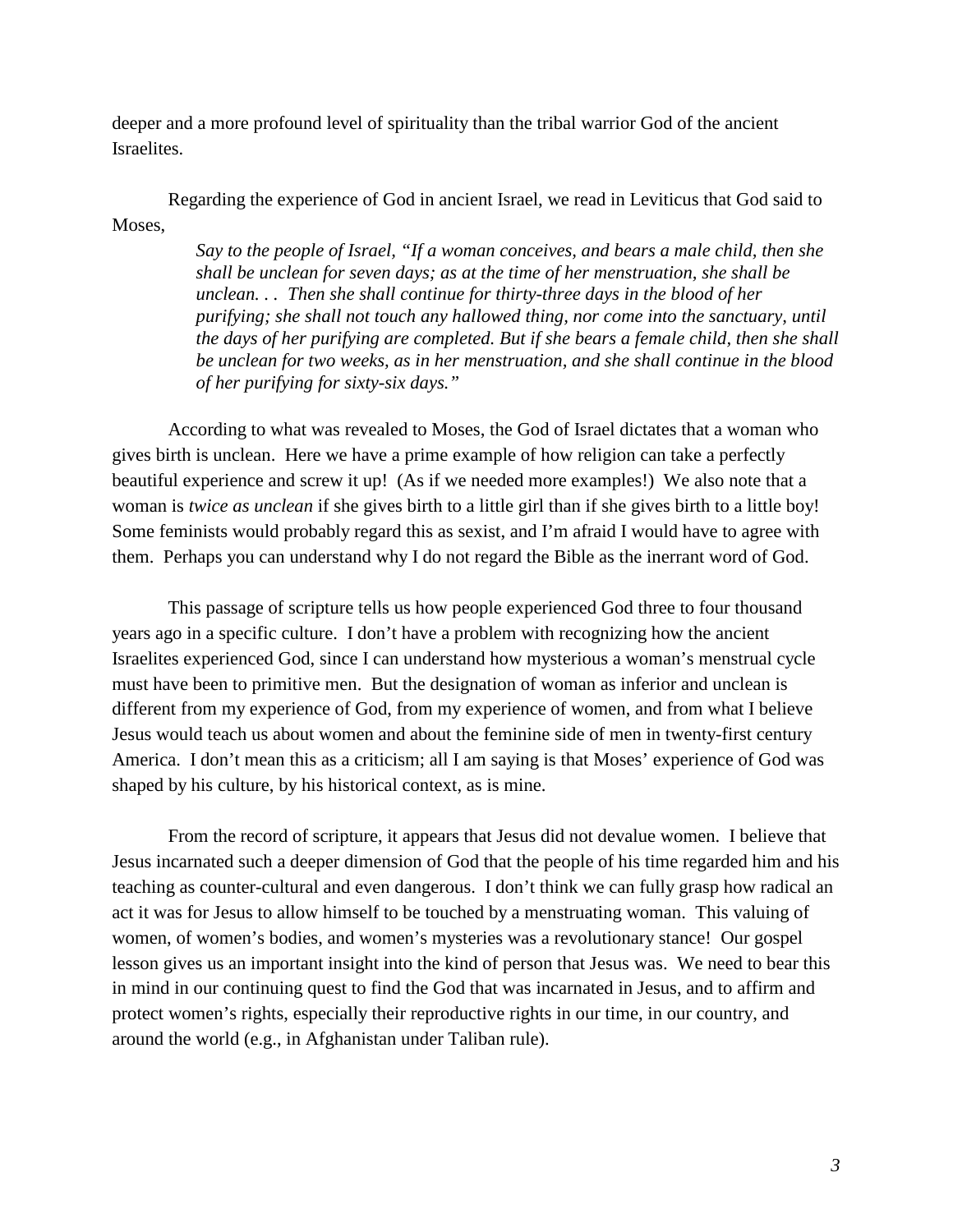Getting back to the woman of the story, she probably seeks Jesus because she has heard rumors about him. She has heard reports of his healing miracles. Because of these rumors, out of a mixture of curiosity and faith, she approaches him in search of her own healing.

The woman is symbolic of many. She is symbolic of the multitudes who have heard rumors about Jesus' healing powers, and the multitudes who have not. There are many who know Jesus, but there are also many who do not, either because they live in lands where other religions predominate or because of negative experiences they may have had as children in the church. Our relationship with God as Christians is shaped by what we know about Jesus and by our experience of the risen Christ, the Holy Spirit who dwells within our hearts. Since I believe the Holy Spirit dwells within everyone, on some level, all people know Jesus! However, for some people, both Christian and non-Christian, the healing power of Jesus still falls into the general category of a rumor.

The woman, who has been suffering for twelve years (a number symbolic of wholeness), comes to Jesus as a last resort. In this she is not unlike us. Jesus tells us he stands at the door of our heart and knocks. All we need to do is open the door. The resources for physical, emotional, and spiritual healing are always within our reach, but we too often reach out to Jesus only as a last resort. We too often turn to our faith only in time of great need, only when our backs are to the wall.

In the shipwreck scene of Shakespeare's, *The Tempest*, the mariners speak for all those in danger from the storm when they cry: "All lost! To prayers, to prayers! All lost!" For this panicstricken crowd, prayer is apparently not an integral part of their life, not something to live with, but something to die with. They turn to their religion when all is lost. For them, God is not a pilot for the night-sea journey of life; God is the final desperate resort, the lifesaver or lifeboat in a time of shipwreck.

The woman in our scripture passage may also be symbolic of our nation and the world. My father used to ask me how people know that Jesus' way would not be the solution to the problems of the world when we have never tried it? The woman suffered from an incurable illness for twelve years. Our world and our nation have been afflicted with the cancers of war, exploitation, racism, sexism, homophobia, anti-Semitism, and a callous disregard for human suffering for a lot longer than that!

The woman has apparently tried various remedies to no avail. We human beings have tried militarism, nationalism, imperialism, fascism, capitalism, communism, materialism--all of them, and we are still suffering and still inflicting suffering on others! I wonder what would happen if the world would turn to Jesus. I don't mean that the whole world needs to become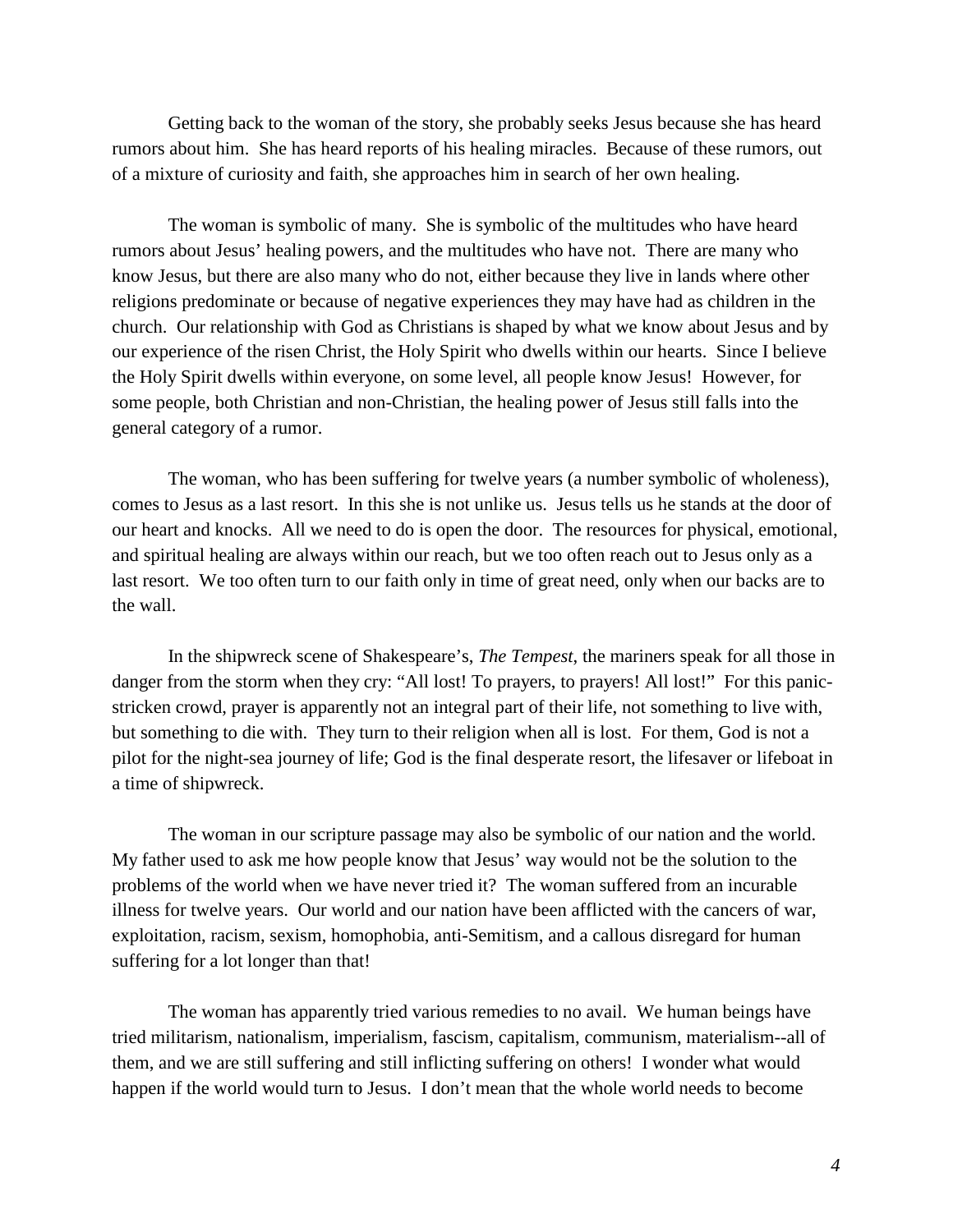Christian, but that we all, no matter what our religion, need to find the living spirit of Jesus, the Holy Spirit within our hearts.

The woman is part of the crowd that surrounds Jesus, but she is also distinct from the crowd.

Jesus is surrounded by the crowd. People are all around him, bumping up against him. Suddenly he feels that a power has gone out of him, that someone has drawn healing power from him. He stops and asks his disciples, "Who touched me?" The disciples don't understand. They ask, "What do you mean? A lot of people have touched you." Jesus says, "I know a lot of people have touched me today, but one person has touched me in a special way."

How could Jesus have been sensitive to a single individual in such a large crowd? This was a mystery to the disciples. At times, many of us also wonder. We read in the scriptures that God knows and cares what happens to the little sparrow. We read that God calls each of us by name and cares for us as if God had no other children. We read that we are important to God as individuals, no matter what our status or station in life. But do we really believe it?

How can this God who is the creator, the creating spirit of the universe, be sensitive to each of us as individuals? Is this great creative energy of the universe also personal? No matter how important we think we are, and as narcissistic individuals at times we think we are *very* important, this is difficult to believe. I have a hunch that this is one of the reasons we are slow to turn to God in prayer. Do we really believe that God hears our individual prayers?

As a little girl from Michigan once said in a prayer she wrote to God, "Dear God, I know you listen to prayers from people all around the world. But can you tell me when you are especially listening to the prayers from people in Detroit." When we think of God as a being located somewhere up in the sky or in the farthest reaches of the universe, this way of thinking is inescapable. It might be more helpful, however, to think of God as a creative spirit that is both impersonal, in that it is everywhere, and also personal, intimately related to each of us, closer to us than we are to ourselves.

The woman is part of the crowd and yet she is distinct from the crowd.

The crowd surrounds Jesus. They want to see him, to hear him, to be near him. One woman seeks him in a different way. This woman, out of her great need, turns to him in faith. She realizes that she stands in need of healing. She believes that if she can but touch the hem of his garment, she will be healed.